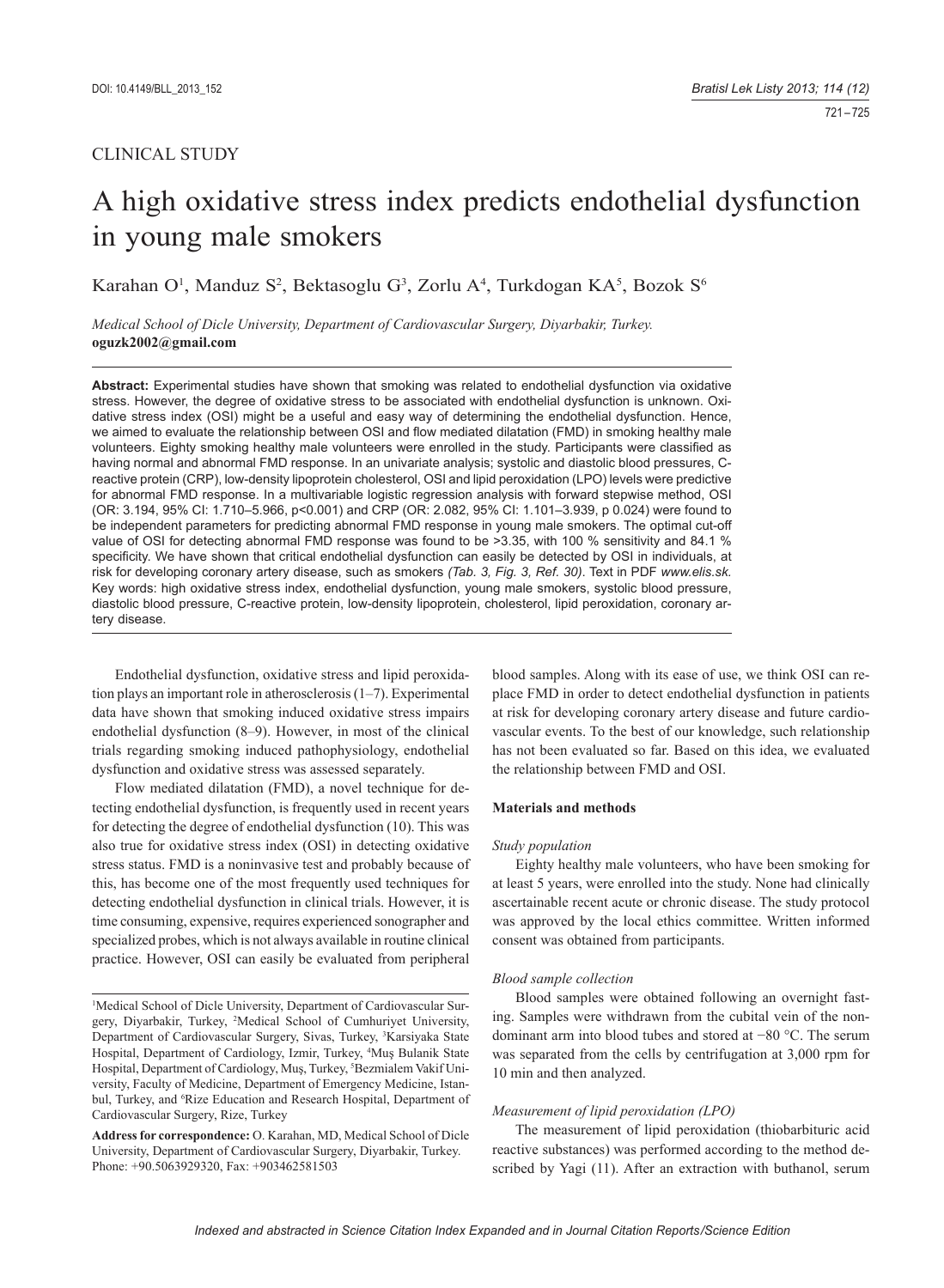## *Bratisl Lek Listy 2013; 114 (12)*

## 721 – 725

samples were boiled with thiobarbituric acid and the absorbance of the pink colour at the upper phase of the liquid was measured at 532 nm. The results were defined using a standard solution of 1,1,3,3-tetraethoxypropane and were expressed as nanomoles of malondialdehyde (MDA) per millilitre serum (nmol/ml MDA).

#### *Measurement of total oxidant status (TOS)*

The total oxidant status of plasma was measured using a novel automated colorimetric measurement method for TOS developed by Erel (12). The assay is based on the oxidation of ferrous ion to ferric ion in the presence of various oxidant species in acidic medium and the measurement of the ferric ion by xylenol orange. The ferric ion makes a coloured complex with xylenol orange in an acidic medium. The colour intensity, which can be measured spectrophotometrically, is related to the total amount of oxidant molecules present in the sample. The assay is calibrated with hydrogen peroxide and the results are expressed in terms of micromolar hydrogen peroxide equivalent per litre ( $\mu$ mol H<sub>2</sub>O<sub>2</sub> Eq/l).

## *Measurement of total antioxidant capacity (TAC)*

Total antioxidant capacity of plasma was measured using a novel automated colorimetric measurement method for TAC developed by Erel (13). In this method, hydroxyl radical is produced by the Fenton reaction and it reacts with the colourless substrate O-dianisidine to produce the dianisyl radical, which is bright yellowishbrown in colour. After addition of a plasma sample, the oxidative reactions initiated by the hydroxyl radicals present in the reaction are suppressed by the antioxidant components of the plasma, preventing the colour change and thereby providing an effective measurement of TAC. The assay results were expressed as mmol Trolox Eq/l.

## *Determination of oxidative stress index (OSI)*

The ratio of TOS to TAC was accepted as the OSI. For calculation of OSI value following formula was used: OSI (arbitrary unit) =TOS ( $\mu$ mol H<sub>2</sub>O<sub>2</sub> Eq/l) / TAC (mmol Trolox Eq/l) (14).

## *Evaluation of flow mediated dilatation*

All participants were evaluated in the same morning with an overnight fasting after obtaining blood sample from the contralateral arm. Evaluations were made at room temperature  $(\sim 25^{\circ})$  by a single sonographer, who was blinded to the clinical and laboratory results of the study population. Linear array transducer with a frequency of 10 MHz (Vivid 4 – Cardiovascular Ultrasound System*,* 10L transducer) was used to acquire images. The electrocardiogram was monitored continuously. A rrace of the dominant arm's brachial artery was evaluated above antecubital fossa. The best place for brachial artery imaging was marked by a pencil. After measuring the basal diameter of the brachial artery, the cuff of a sphygmomanometer was placed above antecubital fossa. Cuff was inflated at least 50 mmHg above systolic blood pressure and waited for 5 minutes to induce ischemia at the brachial artery. After the cuff was deflated, lumen diameter was noted 1 min later to assess FMD. All measurements were done in the end-diastole (the beginning of the R on ECG) from endothelial to endothelial surface along a line perpendicular to the artery's long axis. FMD was expressed as the percentage change in vessel diameter during reactive hyperemia (10). Although a universally accepted threshold for defining a normal vs. abnormal FMD response has not been proposed, currently available evidence indicates that the ideal cut-off value may be around five percent (15-19). Based on the previous studies, a FMD value  $\leq 5\%$  and  $\geq 5\%$  was accepted as abnormal and normal FMD response.

#### *Statistical analysis*

Continuous variables were expressed as the mean  $\pm$  standard deviation or medians (range) in the presence of abnormal distribution, categorical data as numbers and percentages. SPSS 15.0 (SPSS, Inc., Chicago, Illinois) was used to perform statistical procedures. Independent variables were compared via Independent sample's *t* test. The Mann-Whitney U test was used to test parametric data without binomial distribution. Multivariable logistic regression analysis was used to evaluate independent variables for detecting abnormal FMD response. Receiver operator characteristic (ROC) curve analysis was performed to identify the optimal cut off point of OSI (at which sensitivity and specificity would be maximal) for the prediction of abnormal FMD response. The area under the curve (AUC) was calculated for detecting the accuracy of the test. The p value  $\leq 0.05$  was accepted as statistically significant.

#### **Tab. 1. Baseline characteristics of groups.**

|                                  | Normal flow mediated           | Abnormal flow mediated         | p       |
|----------------------------------|--------------------------------|--------------------------------|---------|
|                                  | dilatation $(\geq 5\%)$ (n=69) | dilatation $(\leq 5\%)$ (n=11) |         |
| Age (years)                      | 30±3                           | $31\pm3$                       | 0.372   |
| Systolic blood pressure (mmHg)   | $118\pm10$                     | $129 \pm 15$                   | 0.016   |
| Diastolic blood pressure (mmHg)  | $72 \pm 6$                     | $81 \pm 13$                    | 0.009   |
| Fasting glucose (mg/dl)          | $115 \pm 28$                   | $124 \pm 10$                   | 0.058   |
| Triglyceride (mg/dl)             | $107 \pm 28$                   | $122 \pm 22$                   | 0.098   |
| $LDL$ (mg/dl)                    | $136 \pm 55$                   | $166 \pm 20$                   | 0.020   |
| $HDL$ (mg/dl)                    | $32 \pm 5$                     | $31\pm3$                       | 0.432   |
| Total cholesterol (mg/dl)        | $158 \pm 39$                   | $166 \pm 20$                   | 0.270   |
| Creatinine $(mg/dl)$             | $0.9 \pm 0.2$                  | $0.9 \pm 0.1$                  | 0.647   |
| Hemoglobin $\frac{gr}{dl}$       | $14.5 \pm 1.3$                 | $14.3 \pm 1.8$                 | 0.818   |
| C-reactive protein $(mg/l)$      | $2.9 \pm 1.9(0-8)$             | $5.0 \pm 1.8$ (1.7-7.7)        | 0.004   |
| Oxidative Stress Index           | $2.5 \pm 1.2$ (1.16-6.72)      | $5.9 \pm 1.9$ (3.36-9.4)       | < 0.001 |
| Lipid Peroxidation (nmol/ml MDA) | $2.3 \pm 0.6$                  | $3.3 \pm 0.8$                  | < 0.001 |

LDL – Low-density lipoprotein cholesterol, HDL – High-density lipoprotein cholesterol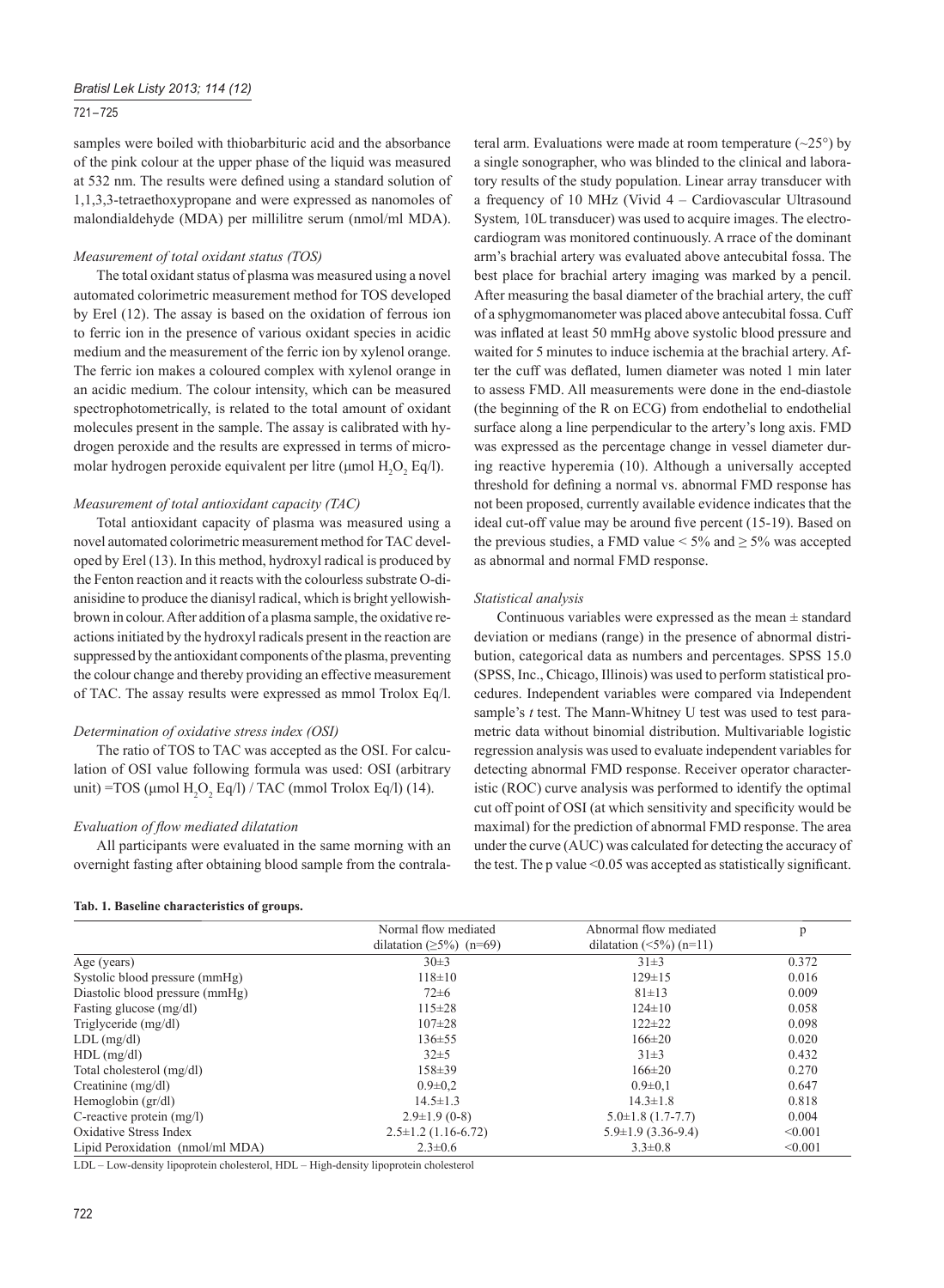

**Fig. 1. Comparison of oxidative stress index levels between two groups.**



**Fig. 2. ROC curves of oxidative stress index for detecting abnormal**  flow mediated dilatation response.

#### **Results**

The mean age of the study population was  $30\pm3$ . The mean systolic and diastolic blood pressure of the study population was 120±11 and 73±8, respectively. Four participants' blood pressures were in the hypertensive range at time of evaluation, however follow-up blood pressures of these participants were found to be normal. The mean OSI level of the study population was 3.0±1.7 (range, 1.1–9.4), mean LPO level was 2.4±0.7 (range 1.27–4.07). Eleven participants (14 %) out of 80 have abnormal FMD response and 69 participants (76 %) have normal FMD response.

Baseline characteristics of groups are listed in the Table 1. Fasting glucose, lipid parameters (except for LDL), hemoglobin and creatinine levels were similar between the groups. Individuals with abnormal FMD response had significantly higher systolic and diastolic blood pressures (p=0.016 and p=0.009, respectively). C-reactive protein and LDL levels were found to be significantly higher in individuals with abnormal FMD response (p: 0.004 and



Fig. 3. ROC curves of C-reactive protein for detecting abnormal flow **mediated dilatation response.**

p: 0.020, respectively). Oxidative stress index and LPO levels were also found to be significantly higher in individuals with abnormal FMD ( $p<0.001$ , for each). The comparison of median OSI levels between the two groups is shown in the Figure 1.

Univariate predictors of abnormal FMD response are listed in the Table 2. Of the 6 variables that were significant in the univariate model, only two remained so in the multivariate logistic regression model and OSI (OR: 3.194, 95% CI: 1.710–5.966, p<0.001) remained the strongest independent predictor of abnormal FMD response, followed by CRP (OR: 2.082, 95% CI: 1.101–3.939, p: 0.024) (Tab. 3).

The optimal cut-off value of OSI for detecting abnormal FMD response was found to be >3.35, with 100 % sensitivity and 84.1 % specificity (AUC 0.941, 95% CI 0.889 to 0.992) (Fig. 2). Also, the optimal cut-off value of CRP for detecting abnormal FMD response was found to be  $> 4.4$  mg/l, with 72.7 % sensitivity and 75.4 % specificity (AUC 0.774, 95% CI 0,667 to 0.860) (Fig. 3).

Tab. 2. Univariate predictors of abnormal flow mediated dilatation **response.**

|                                  | p       | OR.     | $(95\% \text{ CI})$ |
|----------------------------------|---------|---------|---------------------|
| Oxidative Stress Index           | < 0.001 | 3.000   | 1.735-5.188         |
| Lipid Peroxidation (nmol/ml MDA) | < 0.001 | 6.753   | 2.431-18.756        |
| C-reactive protein (mg/l)        | 0.006   | 1 753   | 1.178-2.609         |
| Systolic blood pressure (mmHg)   | 0.010   | 1.086   | 1.020-1.156         |
| Diastolic blood pressure (mmHg)  | 0.003   | 1 1 5 3 | 1.048-1.268         |
| $LDL$ (mg/dl)                    | 0.077   | 1.011   | 0.999-1.024         |
|                                  |         |         |                     |

All the variables from Table 1 were examined and only those significant at  $p \leq 0.1$ level are shown. CI – Confidence interval; OR – Odds ratio

Tab. 3. Multivariate predictors of abnormal flow mediated dilata**tion response.**

|                                                                                                                                |         | OR    | $(95\% \text{ C}I)$ |
|--------------------------------------------------------------------------------------------------------------------------------|---------|-------|---------------------|
| Oxidative Stress Index                                                                                                         | < 0.001 | 3.194 | 1.710-5.966         |
| C-reactive protein $(mg/l)$                                                                                                    | 0.024   | 2.082 | 1.101-3.939         |
| $\mathbf{v}$ , and $\mathbf{v}$ , and $\mathbf{v}$ , and $\mathbf{v}$ , and $\mathbf{v}$ , and $\mathbf{v}$ , and $\mathbf{v}$ |         |       |                     |

Multivariate logistic regression model including all the variables from Table 2. CI – Confidence interval: OR – Odds ratio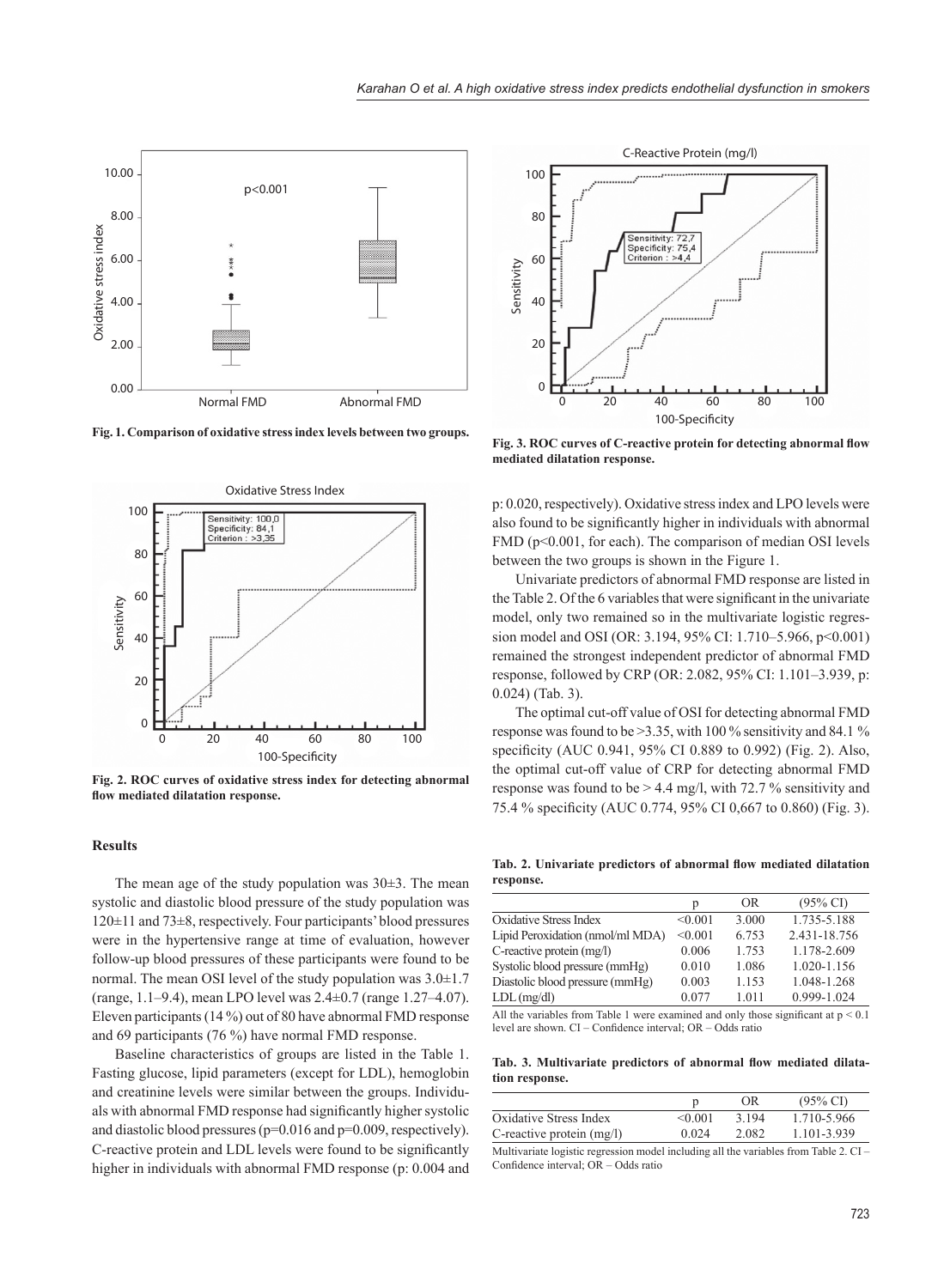## 721 – 725

## **Discussion**

It is already known that endothelial dysfunction assessment via FMD was clearly associated with atherosclerosis and its complications (20–22). Smoking, the major risk factor for coronary artery disease was also known to be associated with FMD (23, 24). Moreover, smoking cessation also causes improvement in endothelial dysfunction (24). Oxidative stress takes play an important role early in atherosclerotic process and several studies has shown an association between FMD and oxidative stress in different patient populations (25–28). Su et al have shown that superoxide dismutase was positively correlated to FMD in patients with diabetes and pre-diabetes. Cangemi et al have also shown this relationship in patients with metabolic syndrome. Edirisinghe et al demonstrated that cigarette smoke induced oxidative stress impaired fluid shear stress mediated signalling in endothelial cells in an experimental study (8). Another experimental study has also shown the role of superoxide anion in cigarette-smoke induced endothelial dysfunction (29). Kato et al have shown a relationship between plasma 8-Isoprostane levels and FMD in smokers. They also showed the acute effects of passive smoking on FMD and 8-Isoprostane levels (30). However, none of the clinical studies currently available in literature has shown the direct relationship between OSI and FMD. To our knowledge, also the degree of oxidative stress to be associated with endothelial dysfunction in smokers was not known. Our study has shown a clear relationship between OSI and FMD. An OSI level above 3.35 clearly designates individuals with severe endothelial dysfunction.

Our study has one major limitation. Relatively small size of the study population and volunteers with abnormal FMD response may have influenced the results. As it could be appreciated, due to the relatively young age of the study population, it was so hard to find healthy persons with such degree of endothelial dysfunction (FMD  $\leq$ 5 %).

## **Conclusion**

Atherosclerosis and its complications is the leading cause of mortality in worldwide. This makes novel techniques, for detecting atherosclerosis and its implications early in the disease process, invaluable. By its ease of use, we think OSI might replace FMD in order to detect endothelial dysfunction, individuals at risk for developing coronary artery disease and future cardiovascular events.

## **References**

1. Ross R. Atherosclerosis – an inflammatory disease. N Engl J Med 1999;  $340 \cdot 115 - 126$ 

**2. Antoniades C, Shirodaria C, Crabtree M, Rinze R, Alp N, Cunnington C, Diesch J, Tousoulis D, Stefanadis C, Leeson P, Ratnatunga C, Pillai R, Channon KM.** Altered plasma versus vascular biopterins in human atherosclerosis reveal relationships between endothelial nitric oxide synthase coupling, endothelial function, and inflammation. Circulation 2007; 116: 2851 –2859.

**3. Negre-Salvayre A, Auge N, Ayala V, Basaga H, Boada J, Brenke R, Chapple S, Cohen G, Feher J, Grune T, Lengyel G, Mann GE, Pamplona R, Poli G, Portero-Otin M, Riahi Y, Salvayre R, Sasson S, Serrano J, Shamni O, Siems W, Siow RC, Wiswedel I, Zarkovic K, Zarkovic N.** Pathological aspects of lipid peroxidation. Free Radic Res 2010; 44: 1125–1171.

**4. Williams KJ, Tabas I.** Lipoprotein retention--and clues for atheroma regression. Arterioscler Thromb Vasc Biol 2005; 25: 1536–1540.

**5. Griendling KK.** Novel NAD (P) H oxidases in the cardiovascular system. Heart 2004; 90: 491–493.

**6. Griendling KK.** ATVB in focus: redox mechanisms in blood vessels. Arterioscler Thromb Vasc Biol 2005; 25: 272–273.

**7. Lyle AN, Griendling KK.** Modulation of vascular smooth muscle signaling by reactive oxygen species. Physiology (Bethesda) 2006; 21: 269–280.

**8. Edirisinghe I, Arunachalam G, Wong C, Yao H, Rahman A, Phipps RP, Jin ZG, Rahman I.** Cigarette-smoke-induced oxidative/ nitrosative stress impairs VEGF- and fluid-shear-stress-mediated signaling in endothelial cells. Antioxid Redox Signal 2010; 12: 1355–1369.

**9. Edirisinghe I, Yang SR, Yao H, Rajendrasozhan S, Caito S, Adenuga D, Wong C, Rahman A, Phipps RP, Jin ZG, Rahman I.** VEGFR-2 inhibition augments cigarette smoke-induced oxidative stress and inflammatory responses leading to endothelial dysfunction. FASEB J 2008; 22: 2297–2310.

**10. Corretti MC, Anderson TJ, Benjamin EJ, Celermajer D, Char**bonneau F, Creager MA, Deanfield J, Drexler H, Gerhard-Herman **M, Herrington D, Vallance P, Vita J, Vogel R;** International Brachial Artery Reactivity Task Force. Guidelines for the ultrasound assessment of endothelial-dependent flow-mediated vasodilation of the brachial artery: a report of the International Brachial Artery Reactivity Task Force. J Am Coll Cardiol 2002; 39: 257–265.

**11. Yagi K.** Assay for blood plasma or serum. Methods Enzymol 1984; 105: 328–331.

**12. Erel O.** A new automated colorimetric method for measuring total oxidant status. Clin Biochem 2005; 38: 1103–1111.

**13. Erel O.** A novel automated method to measure total antioxidant response against potent free radical reactions. Clin Biochem 2004; 37: 112–119.

**14. Demirbag R, Gur M, Yilmaz R, Kunt AS, Erel O, Andac MH.** Influence of oxidative stress on the development of collateral circulation in total coronary occlusions. Int J Cardiol 2007; 116: 14–19.

**15. Simova I, Katova T, Denchev S, Dimitrov N.** Flow-mediated dilatation has an additive value to stress ECG for the diagnosis of angiographically significant coronary atherosclerosis. J Am Soc Hypertens 2010; 4: 203–208.

**16. Yoshida T, Kawano H, Miyamoto S, Motoyama T, Fukushima H,**  Hirai N, Ogawa H. Prognostic value of flow-mediated dilation of the brachial artery in patients with cardiovascular disease. Intern Med 2006; 5: 575–579.

**17. Kitta Y, Nakamura T, Kodama Y, Takano H, Umetani K, Fujioka D, Saito Y, Kawabata K, Obata JE, Ichigi Y, Mende A, Kugiyama K.** Endothelial vasomotor dysfunction in the brachial artery is associated with late in-stent coronary restenosis. J Am Coll Cardiol 2005; 46: 648–655.

**18. Gokce N, Keaney JF Jr, Hunter LM, Watkins MT, Menzoian JO,**  Vita JA. Risk stratification for postoperative cardiovascular events vian